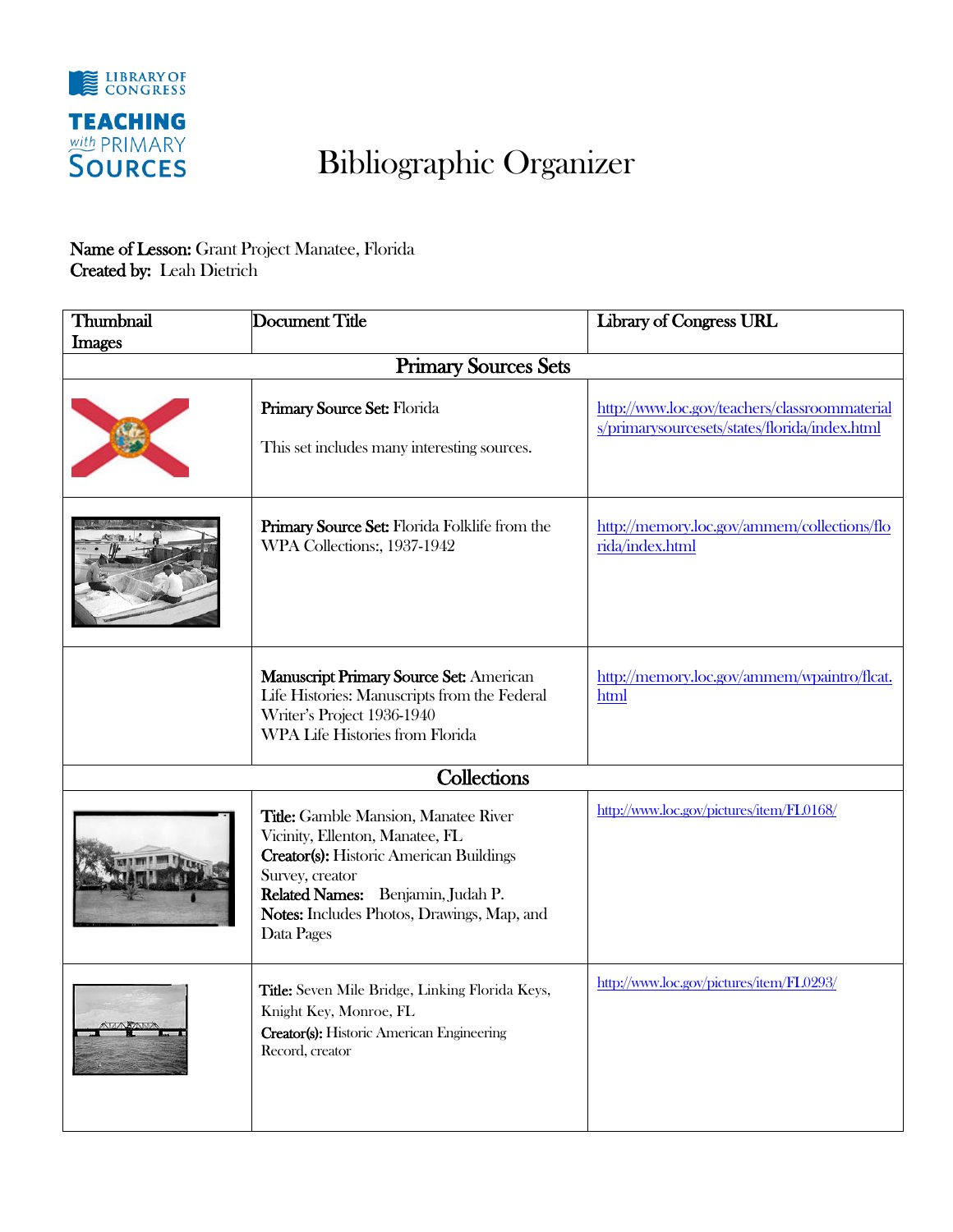| <b>Individual Sources</b> |                                                                                                                                                                                                                                                                         |                                                                                              |
|---------------------------|-------------------------------------------------------------------------------------------------------------------------------------------------------------------------------------------------------------------------------------------------------------------------|----------------------------------------------------------------------------------------------|
|                           | <b>Title:</b> Orange [crates on a<br>dock, Manatee River, Florida<br>Reproduction Number: AEP-FLS46<br>Part of: University of Chicago Department of<br><b>Botany Records</b>                                                                                            | http://hdl.loc.gov/loc.award/icuaep.fls46                                                    |
|                           | Title: Journal of the House of<br>Representatives of the United States, 1869-<br>1870<br>Date: MONDAY, June 27, 1870.                                                                                                                                                   | http://memory.loc.gov/cgi-<br>bin/ampage?collId=llhj&fileName=069/llhj069.db<br>&recNum=1091 |
|                           | Item Title: Palmettos, Florida<br>Reproduction Number: AEP-FLS92<br>Part of: University of Chicago Department of<br><b>Botany Records</b>                                                                                                                               | http://hdl.loc.gov/loc.award/icuaep.fls92                                                    |
|                           | <b>Item Title:</b> The Daily News<br><b>Date:</b> April 17,1900<br>Notes: Talks about a conference and<br><b>Manatee County</b>                                                                                                                                         | http://chroniclingamerica.loc.gov/lccn/sn96027213/<br>1900-04-17/ed-1/seq-1/                 |
|                           | <b>Item Title:</b> The Daily News<br><b>Date:</b> March 27, 1900<br>Notes: Page 3 includes a Train Schedule with<br>stops in Palmetto, FL                                                                                                                               | http://chroniclingamerica.loc.gov/lccn/sn96027213/<br>1900-03-27/ed-1/seq-3/ocr/             |
| SEV                       | <b>Title:</b> Cortez Plaza Shopping Center,<br>Bradenton, Florida. View<br>Creator(s): Gottscho-Schleisner, Inc.,<br>photographer<br>Related Names: Douglass, Lathrop, client<br>Date Created/Published: 1959 Nov.<br>Notes: Many photos of this Plaza are<br>available | http://www.loc.gov/pictures/item/gsc1994009037/P<br>$\underline{P}$                          |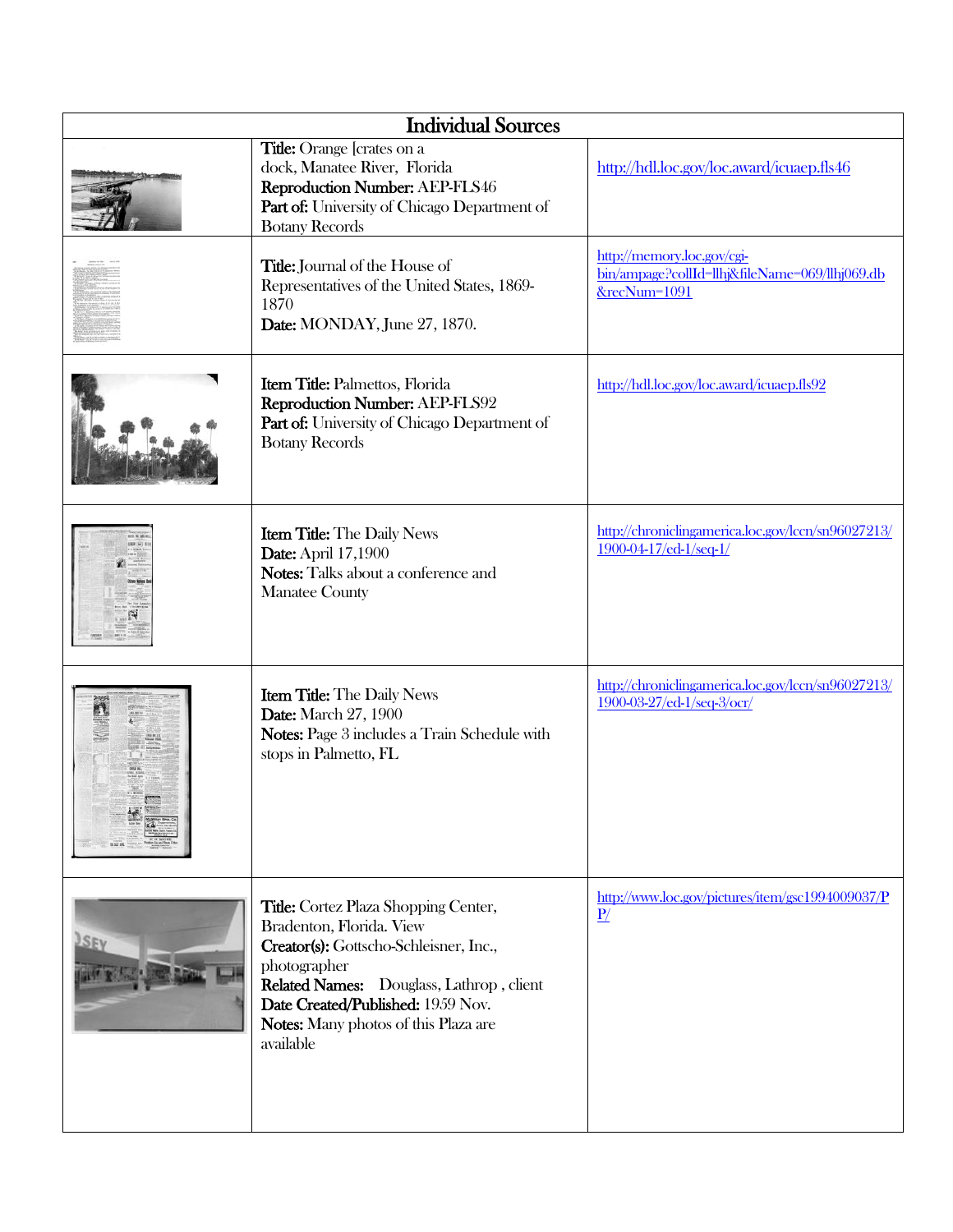| Title: [African American children outdoors,<br>Eatonville, Florida; Zora Neale Hurston and three<br>boys in Eatonville, Florida; Children playing singing<br>game and dancing outdoors, Eatonville, Florida]<br>Date Created/Published: 1935 June.<br>Part of: Lomax collection of photographs depicting<br>folk musicians, primarily in the southern United<br>States and the Bahamas                                                                                                                                                     | http://www.loc.gov/pictures/item/2007660401/                        |
|--------------------------------------------------------------------------------------------------------------------------------------------------------------------------------------------------------------------------------------------------------------------------------------------------------------------------------------------------------------------------------------------------------------------------------------------------------------------------------------------------------------------------------------------|---------------------------------------------------------------------|
| <b>Title:</b> Housing conditions in one of Florida's migrant<br>fruit workers' camps, near Belle Glade, Florida<br>Creator(s): Rothstein, Arthur, 1915-1985,<br>photographer<br><b>Related Names:</b><br>United States. Resettlement Administration.<br>Date Created/Published: 1937 Jan.                                                                                                                                                                                                                                                  | http://www.loc.gov/pictures/item/fsa1997008148/P<br>$\underline{P}$ |
| Title: The last stage in packing grapefruit at the Florida<br>Citrus Exchange, Florida. Fort Pierce<br>Creator(s): Rothstein, Arthur, 1915-1985,<br>photographer<br>Date Created/Published: 1937 Jan.-Feb.                                                                                                                                                                                                                                                                                                                                 | http://www.loc.gov/pictures/item/fsa1998019999/P<br>$\underline{P}$ |
| Title: Bellenti Family. Crosoria, 10 years, Joe 9, Sam,<br>7, Tony, 4. Live on Garcia Avenue. All commence<br>selling 6 A.M. and sell until late at night. Two oldest<br>make 50 cents each, and two youngest make 25 cents<br>each day. Sam been selling 2 years. Know little English.<br>Illiterate. Do not go to school. Tony youngest newsy in<br>Florida. Bury [i.e., buy] candy and go to movies.<br>Location: Tampa, Florida.<br>Creator(s): Hine, Lewis Wickes, 1874-1940,<br>photographer<br>Date Created/Published: [1913 March] | http://www.loc.gov/pictures/item/ncl2004003898/P<br>$\underline{P}$ |
| Title: Daytona Beach, Florida. Bethune-Cookman<br>College. Student whose home is in Miami Beach,<br>Florida<br>Creator(s): Parks, Gordon, 1912-2006, photographer<br>Date Created/Published: 1943 Feb.                                                                                                                                                                                                                                                                                                                                     | http://www.loc.gov/pictures/item/owi2001018808/P<br>$\underline{P}$ |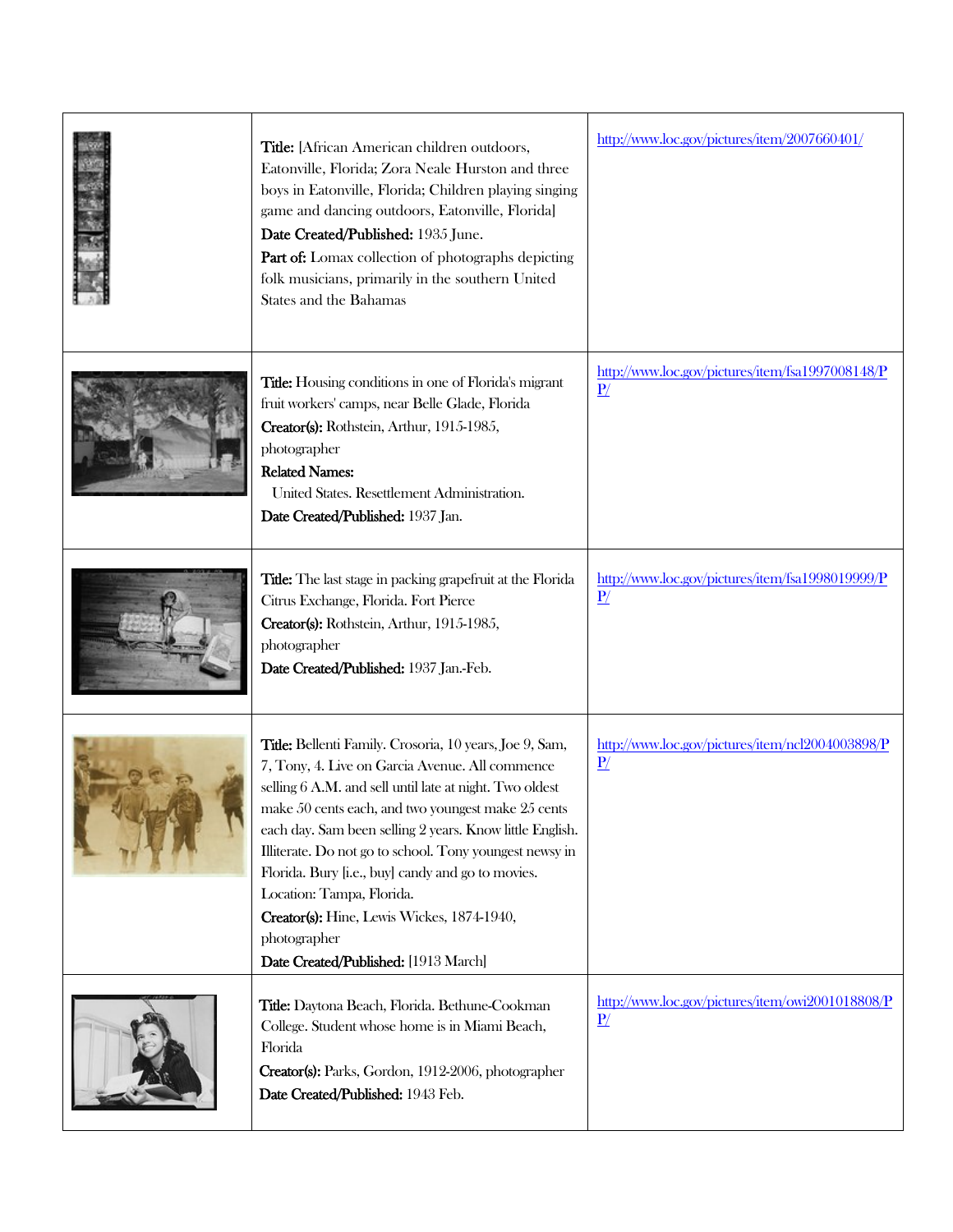| Title: Harvesting Indian River pineapples, Florida<br>Creator(s): Standard Scenic Company.,<br>Date Created/Published: Meadville, Pa.: Standard<br>Scenic Company, c1906. | http://www.loc.gov/pictures/item/99400027/                          |
|---------------------------------------------------------------------------------------------------------------------------------------------------------------------------|---------------------------------------------------------------------|
| Title: [The Tampa Bay Hotel, now the University<br>of Tampa, Tampa, Florida]<br>Date Created/Published: c1922.                                                            | http://www.loc.gov/pictures/item/96513004/                          |
| Title: Juicers in the grapefruit canning plant at Winter<br>Haven, Florida. Many of these men are migrants<br>Creator(s): Rothstein, Arthur, 1915-1985,<br>photographer   | http://www.loc.gov/pictures/item/fsa1997008202/P<br>$\mathbf{P}$ /  |
| Title: Cuban Consulate, Key West, Florida<br>Creator(s): Rothstein, Arthur, 1915-1985,<br>photographer<br>Date Created/Published: 1938 Jan.                               | http://www.loc.gov/pictures/item/fsa1997009326/P<br>$\underline{P}$ |
| Title: Picking oranges. Hernando County, Florida<br>Creator(s): Rothstein, Arthur, 1915-1985,<br>photographer<br>Date Created/Published: 1937 Feb.                        | http://www.loc.gov/pictures/item/fsa2000006714/P<br>P/              |
| Title: Fishing wharf. Lower Matecumbe Key, Florida<br>Creator(s): Rothstein, Arthur, 1915-1985,<br>photographer<br>Date Created/Published: 1938 Jan.                      | http://www.loc.gov/pictures/item/fsa2000007689/P<br>$\underline{P}$ |
| Title: Jacksonville, Florida. Memorial services for<br>Fighting French at the United States Naval air<br>station<br>Date Created/Published: 1942 Nov.                     | http://www.loc.gov/pictures/item/owi2001045658/P<br>$\underline{P}$ |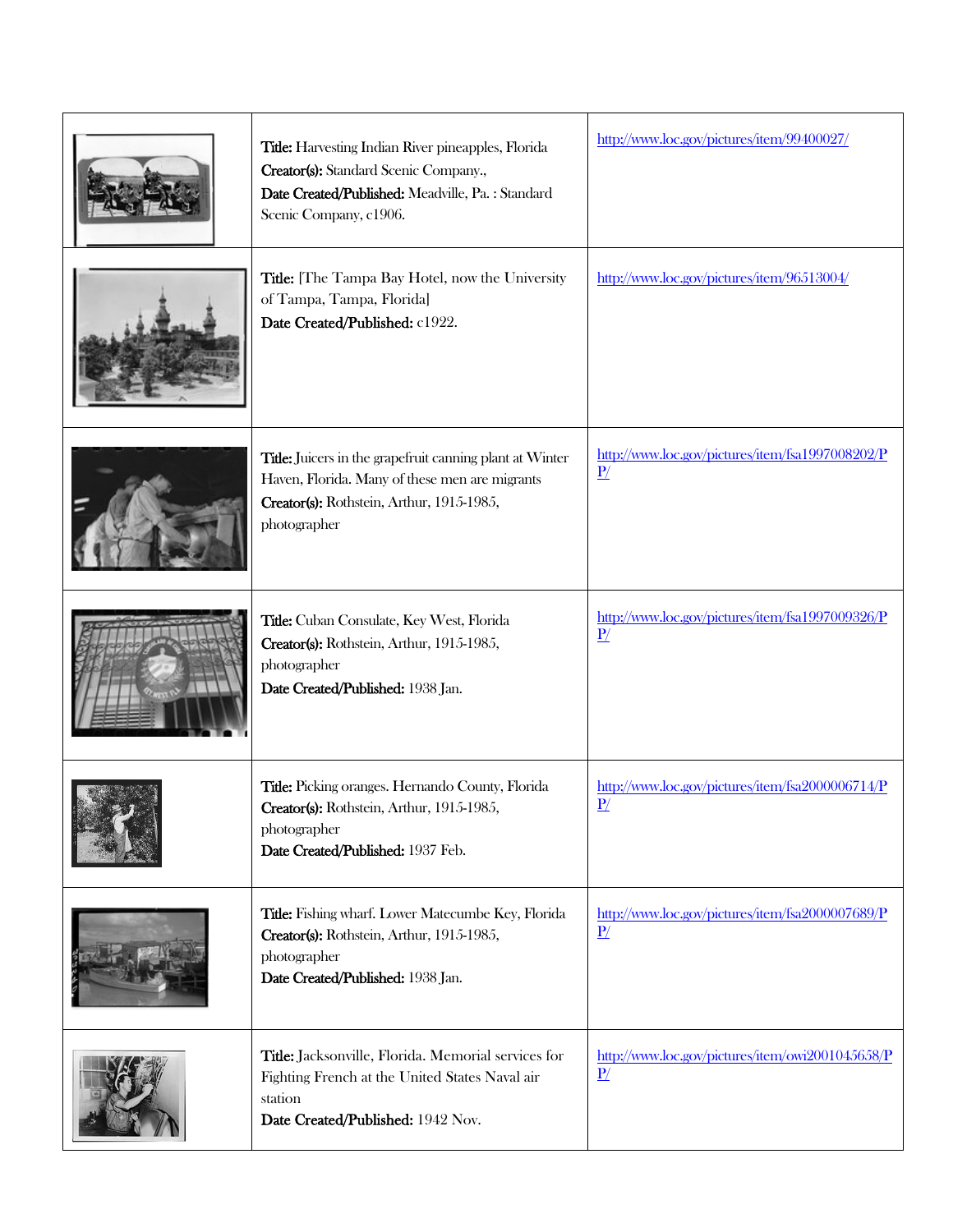| Audio Recordings |                                                                                                                                                                                                                                                                                                                                                                                                                                                                                                                     |                                                                                                                                                                                            |
|------------------|---------------------------------------------------------------------------------------------------------------------------------------------------------------------------------------------------------------------------------------------------------------------------------------------------------------------------------------------------------------------------------------------------------------------------------------------------------------------------------------------------------------------|--------------------------------------------------------------------------------------------------------------------------------------------------------------------------------------------|
|                  | <b>Item Title:</b> Interview with Charlie Smith,<br>Bartow, Florida<br><b>Date:</b> March 17, 1975<br>Author/Creator:<br>Interviewee: Smith, Charlie<br>Interviewer: Sparks, Elmer E.                                                                                                                                                                                                                                                                                                                               | http://memory.loc.gov/cgi-<br>$\frac{\text{bin/query}}{\text{D?}}$ afcesnbib:1:/temp/~ammem_qOjb::                                                                                         |
|                  | <b>Item Title:</b> Interview with Charlie Smith,<br>Bartow, Florida, March 17, 1975 (Transcription)                                                                                                                                                                                                                                                                                                                                                                                                                 | http://memory.loc.gov/cgi-<br>bin/query/D?afcesnbib:2:/temp/~ammem_OlFV::                                                                                                                  |
|                  | <b>Item Title:</b> [Interview with Mrs. Isabel Barnwell]<br>Author/Creator:<br>Performer: Barnwell, Isabel<br>Created/Published: August 14, 1939<br>Notes: duration: 5 minutes, 23 seconds<br>Mrs. Isabel Barnwell, age 85, was raised on Nueva<br>Esperanza (New Hope) Plantation in Nassau<br>County, Florida.                                                                                                                                                                                                    | http://memory.loc.gov/cgi-<br>bin/query/S?ammem/flwpabib:@filreq(@field(TIT)<br>LE+@od1(Interview+with+Mrs++Isabel+Barnwell))<br>+@field(RESOURCETYPE+@od1(sound_recordi<br>n(g))          |
|                  | <b>Item Title:</b> [Life History of Mrs. Isabel Barnwell's<br>father]<br>Author/Creator<br>Performer: Barnwell, Isabel<br>Created/Published: August 14, 1939<br>Notes: duration: 4 minutes, 46 seconds<br>Mrs. Isabel Barnwell, age 85, was raised on Nueva<br>Esperanza (New Hope) Plantation in Nassau<br>County, Florida. Her father was a judge in the<br>Florida Territory.                                                                                                                                    | http://memory.loc.gov/cgi-<br>bin/query/S?ammem/flwpabib:@filreq(@field(TIT)<br>LE+@od1(Life+History+of+Mrs++Isabel+Barnwell'<br>s+father))+@field(RESOURCETYPE+@od1(soun<br>d recording)) |
|                  | Item Title: [Interview with Augustine Vicari]<br>Author/Creator<br>Performer: Vicari, Augustine<br>Created/Published: August 26, 1939<br><b>Notes:</b> duration: 30 seconds<br>Augustine Vicari, a 24-year-old WPA worker, was<br>born in Tampa of Italian parentage.<br>Ybor City, now a neighborhood within Tampa,<br>was settled in 1886 by Cuban cigar manufacturers<br>under the leadership of Vicente Martínez de Ybor.<br>The cigar companies moved from Key West to<br>avoid unionization of their workers. | http://memory.loc.gov/cgi-<br>bin/query/D?flwpabib:7:/temp/~ammem_kMj8::                                                                                                                   |
|                  | <b>Item Title:</b> Marse Tommy's Son [Comment]<br>Created/Published: August 14, 1939<br>Notes: duration: 1 minute, 27 seconds<br>Mrs. Isabel Barnwell, age 85, was raised on Nueva<br>Esperanza (New Hope) Plantation in Nassau<br>County, Florida                                                                                                                                                                                                                                                                  | http://memory.loc.gov/cgi-<br>bin/query/D?flwpabib:16:/temp/~ammem_kMj8::                                                                                                                  |